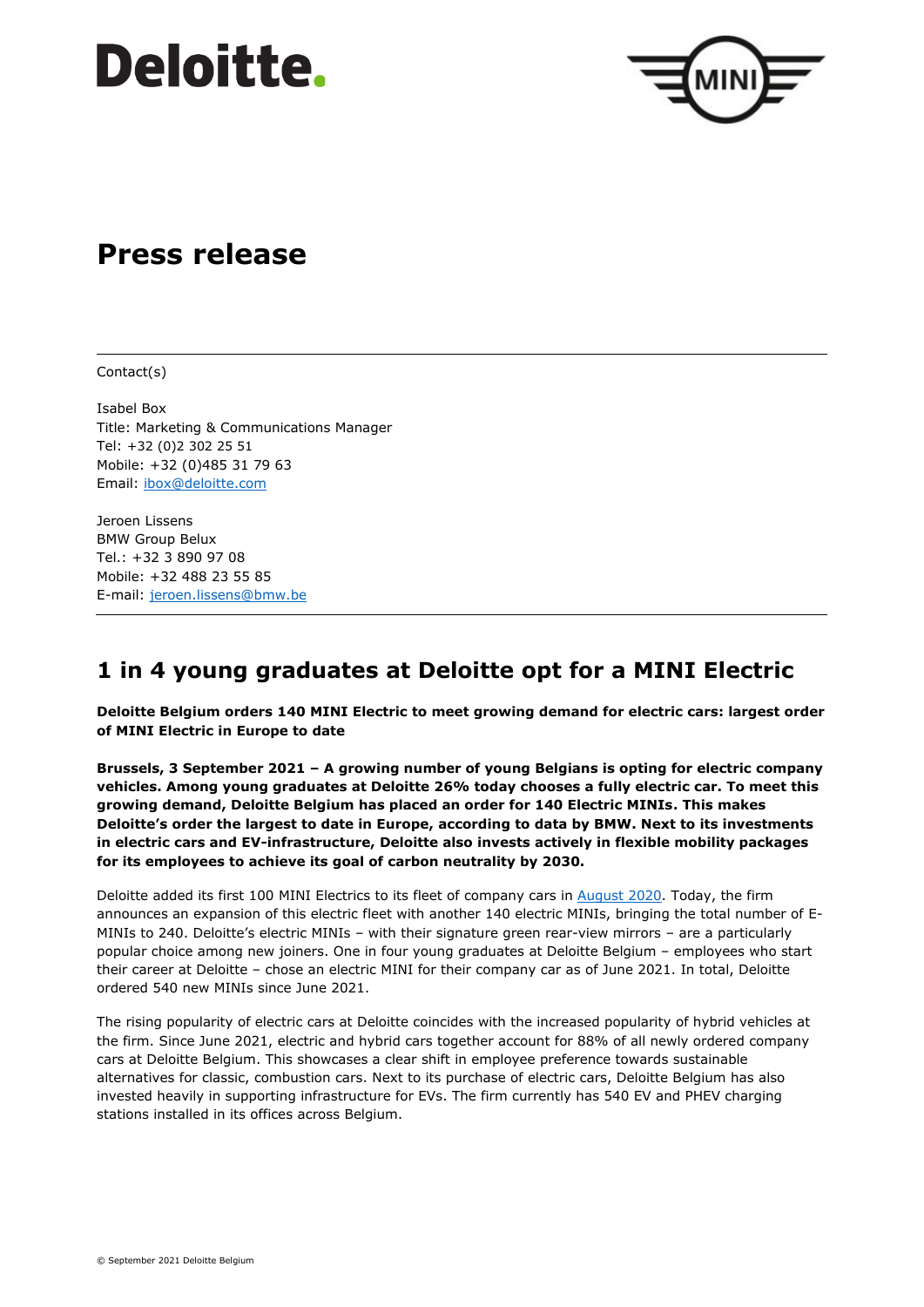# Deloitte.



### **Carbon neutral by 2030**

Next to electric and hybrid company cars, Deloitte Belgium also offers its employees a wide range of flexible mobility packages to encourage them to use sustainable transport for their commutes. These packages can include (electric) cars, but also offer employees the option to choose for multimodal mobility options including public transport, bikes, and/or shared mobility services.

"All of our investments in sustainable mobility fit in with Deloitte Belgium's ambition to become carbon neutral by 2030. Since our car fleet accounts for 70% of our carbon footprint, all minor or major steps forward in greenifying commutes takes us closer to carbon neutrality. This is why we launched a dedicated mobility programme in 2017. We also have a solid and long-lasting collaboration with MINI, and I am pleased to work together with them to increase the popularity of electric cars at Deloitte. The fact that one in four of our young joiners today chooses an electric car, makes me confident that we're on the right track to make Deloitte an absolute pioneer in sustainable mobility", says **Piet Vandendriessche, CEO of Deloitte Belgium**.

"Sustainability has been at the heart of MINI for many years. From its inception, the MINI has been the clear example of a car that does more with less. With the complete electrification of the MINI brand by 2030, we are making a clear statement more than ever. The fact that a player like Deloitte, for whom reducing their CO<sup>2</sup> footprint is key in their sustainability strategy, has been relying on us for 13 years, proves that we are on the right track. Electrification is the new chapter in the sustainability story that we are writing together", concludes **Eddy Haesendonck, CEO BMW Group Belux.**

#### **Deloitte in Belgium**

A leading audit and consulting practice in Belgium, Deloitte offers value added services in audit, accounting, tax and legal, consulting, financial advisory services, and risk advisory services.

In Belgium, Deloitte has more than 4.500 employees in 11 locations across the country, serving national and international companies, from small and middle-sized enterprises, to public sector and non-profit organisations. The turnover reached 607 million euros in the financial year 2020.

Deloitte Belgium BV is the Belgian affiliate of Deloitte NSE LLP, a member firm of Deloitte Touche Tohmatsu Limited. Deloitte is focused on client service through a global strategy executed locally in more than 150 countries. With access to the deep intellectual capital in the region of 330.000 people worldwide, our member firms (including their affiliates) deliver services in various professional areas covering audit, tax, consulting, and financial advisory services. Our member firms serve over one-half of the world's largest companies, as well as large national enterprises, public institutions, and successful, fast-growing global companies. In 2020, DTTL's turnover reached over \$47,6 billion.

Deloitte refers to a Deloitte member firm, one or more of its related entities, or Deloitte Touche Tohmatsu Limited, a UK private company limited by guarantee ("DTTL"). DTTL and each its member firms are legally separate and independent entities. DTTL (also referred to as "Deloitte Global") does not provide services to clients. Please see [www.deloitte.com/about](http://www.deloitte.com/about) for a detailed description of DTTL and its member firms.

### **The BMW Group**

With its four brands BMW, MINI, Rolls-Royce and BMW Motorrad, the BMW Group is the world's leading premium manufacturer of automobiles and motorcycles and also provides premium financial and mobility services. The BMW Group production network comprises 31 production and assembly facilities in 15 countries; the company has a global sales network in more than 140 countries.

In 2020, the BMW Group sold over 2.3 million passenger vehicles and more than 169,000 motorcycles worldwide. The profit before tax in the financial year 2020 was € 5.222 billion on revenues amounting to € 98.990 billion. As of 31 December 2020, the BMW Group had a workforce of 120,726 employees.